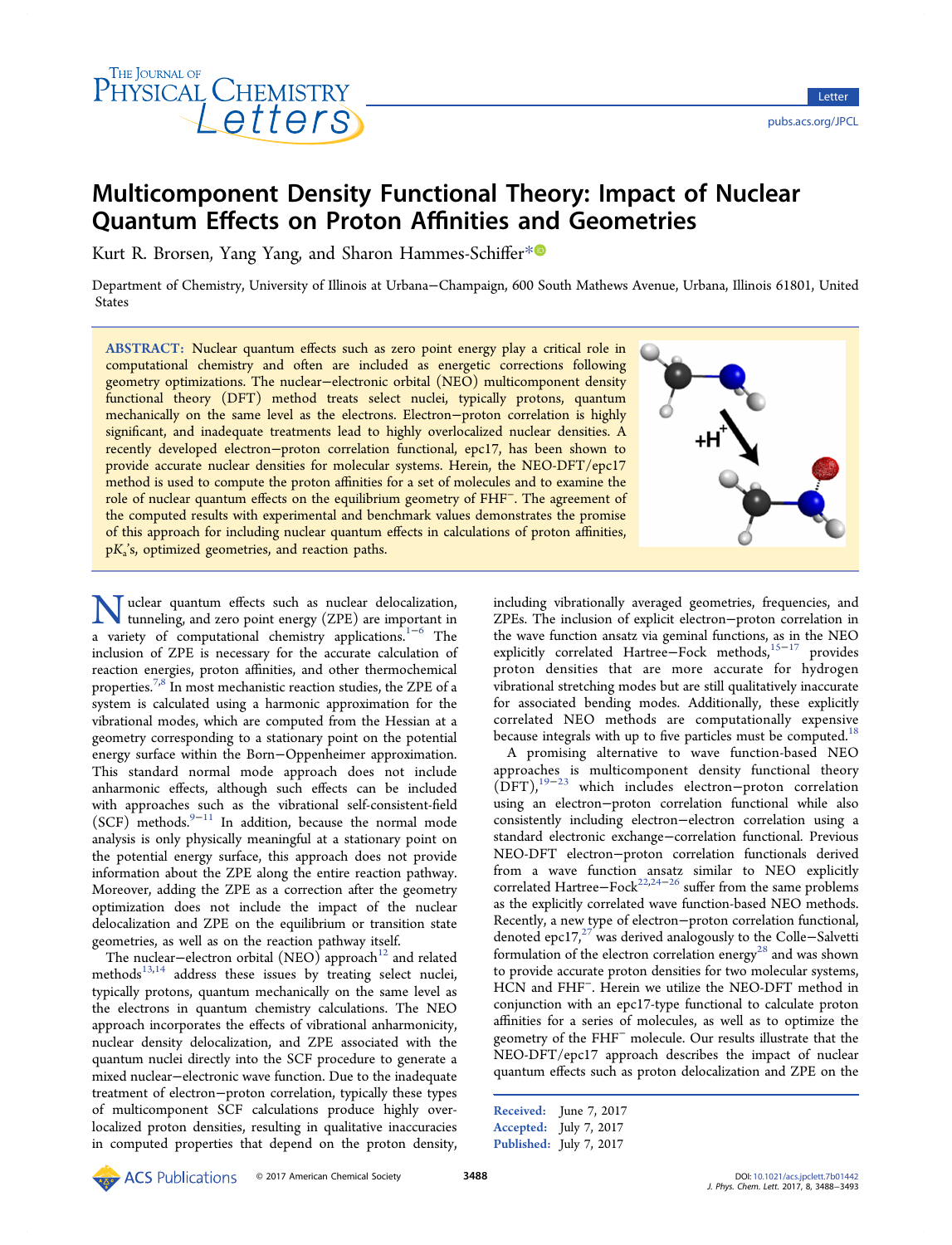<span id="page-1-0"></span>energies and geometries of molecular systems in an accurate and computationally practical manner.

In multicomponent DFT, the system is divided into electrons, quantum protons, and classical nuclei, and the total energy is the sum of the kinetic energies, the classical Coulomb interaction energies between all types of particles, the electron exchange−correlation energy, the proton exchange−correlation energy, and the electron−proton correlation energy. For molecular systems, where the proton orbitals are relatively localized, the proton exchange−correlation energy is negligible and can be approximated by the diagonal Hartree−Fock exchange terms to eliminate self-interaction errors. The development of electron−proton correlation functionals is challenging, but the recently developed epc17 class of functionals $27$  is promising. The original derivation of the epc17 functional is analogous to the Colle−Salvetti formulation for electron correlation<sup>[28](#page-4-0)</sup> but invokes different approximations suitable for electron−proton correlation. The electron−proton correlation functional based on the local density approximation has the form

$$
E^{\text{epc}} = -\int d\mathbf{R} \frac{\rho_{\text{e}}(\mathbf{R})\rho_{\text{p}}(\mathbf{R})}{a - b\rho_{\text{e}}^{1/2}(\mathbf{R})\rho_{\text{p}}^{1/2}(\mathbf{R}) + c\rho_{\text{e}}(\mathbf{R})\rho_{\text{p}}(\mathbf{R})}
$$
\n(1)

where  $\rho_e$  and  $\rho_p$  are the electron and proton densities, respectively. The parameters  $a$ ,  $b$ , and  $c$  were determined by targeting the proton density for the FHF<sup>−</sup> molecule, as obtained from a grid-based calculation that is considered to be the benchmark for electronically adiabatic systems. This electron−proton functional, denoted epc17-1 herein, was also found to yield a more accurate proton density for the HCN molecule than any previously published functional. For these calculations, all electrons, as well as the hydrogen nucleus, were treated quantum mechanically on the same level. Because the present Letter focuses on energies, rather than proton densities, a slightly modified parameter set was utilized. Specifically, the parameters were determined by targeting the absolute ZPEs for FHF<sup>-</sup> and HCN as obtained from grid-based calculations, resulting in  $a = 2.35$ ,  $b = 2.4$ , and  $c = 6.6$ , where only the parameter c differs from the epc17-1 parameters. This parameter set, denoted epc17-2, improves absolute energies, and although it leads to slightly less accurate proton densities than the epc17-1 functional, the epc17-2 densities are still much more accurate than calculations that neglect electron−proton correlation entirely. The ultimate goal is to derive an electron− proton correlation functional that provides accurate densities and energies simultaneously, but such a functional probably requires the inclusion of gradient terms beyond this local density approximation form.

Note that previous attempts to develop an electron−proton correlation functional based on the Colle−Salvetti formula- $\frac{1}{29,30}$  $\frac{1}{29,30}$  $\frac{1}{29,30}$  made several questionable assumptions in the derivation. Moreover, these previous attempts computed the electron−proton correlation functional only as a post-SCF correction to the total energy and therefore did not improve the proton densities relative to the highly overlocalized proton densities generated in the absence of electron−proton correlation.<sup>[29](#page-4-0),[30](#page-4-0)</sup> In contrast, the epc17 functionals are included in the multicomponent Kohn−Sham equations, which are solved self-consistently, thereby allowing the calculation of accurate electron and proton densities as well as total energies.

To assess the ability of the NEO-DFT/epc17-2 method to predict proton affinities, it was used to calculate the proton affinities for a test set of 24 molecules. For comparison, NEO-DFT/no-epc calculations, which do not include any electron− proton correlation functional in the Kohn−Sham equations (i.e., the electron−proton correlation functional for NEO-DFT/no-epc is uniformly zero for all electron and proton densities), were also performed on these molecules. The test set of molecules is the same as that used for a previous study<sup>[31](#page-4-0)</sup> of proton affinities and contains a wide variety of chemical systems. All of the calculations presented herein were performed with the B3LYP electronic exchange−correlation functional[32](#page-5-0)−[34](#page-5-0) and the def2-QZVPP[35](#page-5-0) electronic basis set. The geometry optimizations for the unprotonated and protonated molecules were performed with conventional electronic DFT, where the most basic site in each molecule was protonated. The NEO calculations treated the single additional proton quantum mechanically using a 10s10p10d even-tempered proton basis set,<sup>[36](#page-5-0)</sup>  $\zeta_i = \alpha \beta^i$ , where  $\zeta_i$  is the *i*th proton basis function exponent with  $\alpha$  = 2.0 and  $\beta = \sqrt{2}$  for each shell type. The proton basis functions were centered at the corresponding hydrogen position in the optimized geometry. To facilitate convergence of the NEO calculations, the eigenvectors of the proton basis set overlap matrix with eigenvalues less than  $10^{-5}$  were discarded, and the remaining eigenvectors were used as the vector space for the proton basis set. All calculations were performed using a locally modified version of the GAMESS program.[37](#page-5-0) Figure 1a depicts the delocalized proton density for the  $CH<sub>3</sub>CH<sub>2</sub>NH<sub>3</sub>$  molecule produced from the NEO-DFT/ epc17-2 calculation.



Figure 1. Depiction of the delocalized nuclear density of the quantum mechanically treated proton for (a)  $CH_3CH_2NH_3$  and (b)  $FHF^-$  at the equilibrium geometry obtained with conventional electronic DFT. The quantum proton is in red and is represented by a contour plot with a contour value of  $\rho_p = 0.001$ . Note that even though the other nuclei appear to have finite volume, these nuclei are point charges during the NEO calculations.

The proton affinity, PA, of a species A is defined as the negative of the enthalpy change for the reaction

$$
A + H^{+} \rightarrow AH^{+}
$$
 (2)

where the negative of the reaction enthalpy  $\Delta H$  is defined in terms of the reaction energy  $\Delta E$  as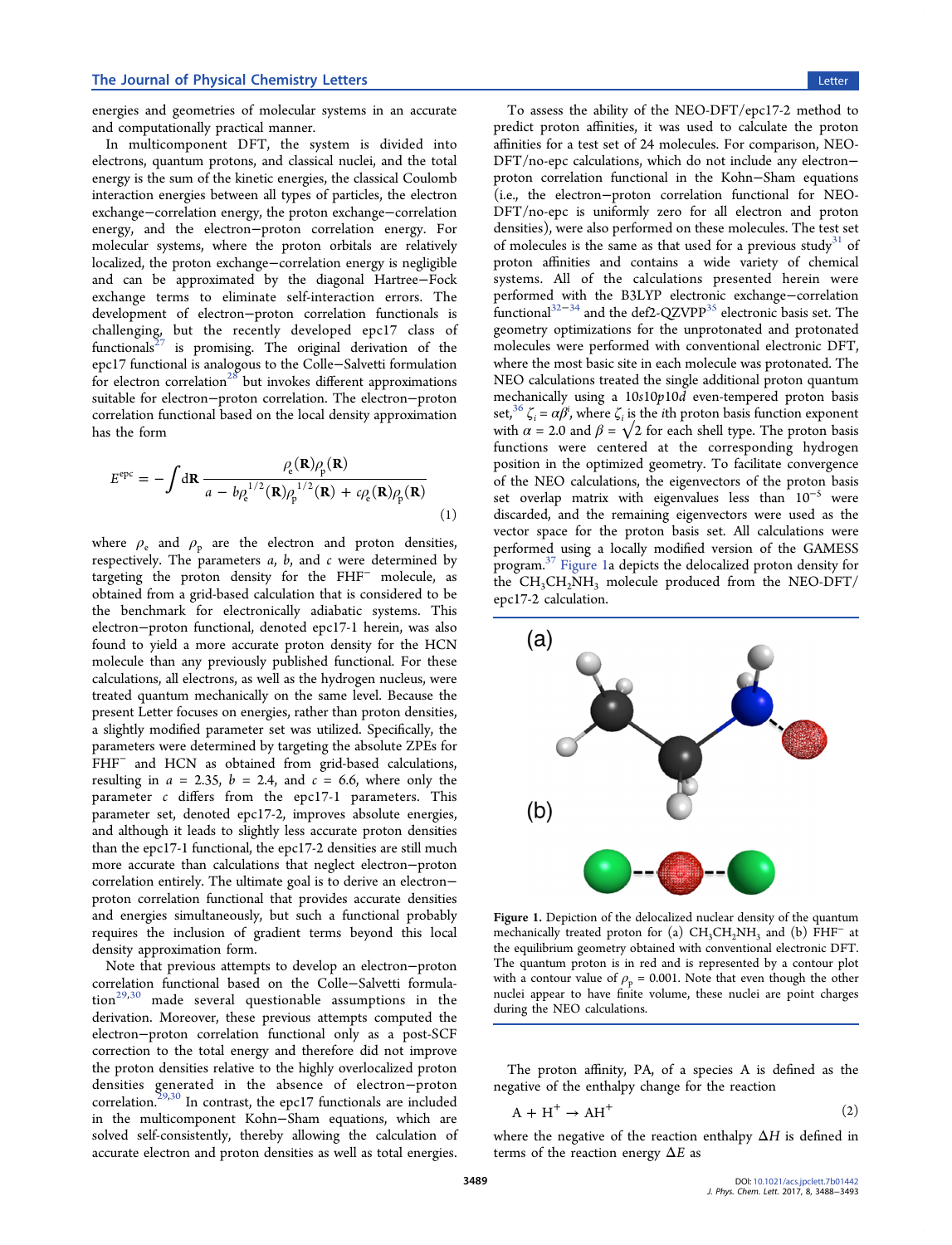# <span id="page-2-0"></span>The Journal of Physical Chemistry Letters Letters Letter Letter Letter Letter Letter Letter Letters Letters Letters Letters Letters Letters Letters Letters Letters Letters Letters Letters Letters Letters Letters Letters Le

$$
PA(A) = -\Delta H = -\Delta E + RT \tag{3}
$$

For a nonlinear polyatomic molecule, the energy can be approximated as a sum of electronic, translational, rotational, and vibrational energy contributions:

$$
E(T) = Eelec + Etrans(T) + Erot(T) + Evib(T)
$$
 (4)

Assuming the ideal gas approximation, the change in translational energy upon protonation is  $-\frac{3}{2}RT$ . The change in rotational energy is expected to be negligible because the bare proton has no rotational kinetic energy and the rotational energies of the species A and  $AH<sup>+</sup>$  are approximately the same. Thus, the PA can be expressed as

$$
PA(A) = -\Delta E_{elec} - \Delta E_{vib} + \frac{5}{2}RT
$$
\n(5)

NEO calculations inherently include the vibrational energy associated with the quantum proton. Assuming that the vibrational energy associated with the classical nuclei remains constant upon addition of the quantum proton, the PA of a species A is

$$
PA(A) = E_A - E_{AH} + \frac{5}{2}RT
$$
 (6)

where  $E_{\text{AH}^*}$  is calculated with the NEO-DFT/epc17-2 or NEO- $DFT/no\text{-}epc$  method and  $E_A$  is calculated with conventional electronic DFT.

The proton affinities computed with the NEO-DFT/epc17-2 and NEO-DFT/no-epc methods are presented in Table 1. For comparison, Table 1 also includes experimentally measured values, as well as previously published computed proton affinities obtained using second-order proton propagator theory  $(PP2)$ ,<sup>[38](#page-5-0)</sup> a Green's function-based propagator method that uses the NEO-HF wave function as a reference state. The calculated NEO-DFT/epc17-2 proton affinities agree well with the experimentally measured values, exhibiting a mean unsigned error (MUE) of 0.06 eV relative to the experimental values. The NEO-DFT/epc17-2 method performs similarly across all classes of molecules in this study, with the MUE ranging from 0.05 eV for amines to 0.10 eV for aromatics. Table 1 demonstrates the importance of electron−proton correlation in NEO-type methods for the calculation of energy-based properties such as proton affinities, which require accurate ZPEs. Specifically, the overall MUE for the NEO-DFT/no-epc method is an order of magnitude larger than that for the NEO-DFT/epc17-2 method. Moreover, the NEO-DFT/epc17-2 proton affinities agree better with experiment than do the PP2 proton affinities, with the overall average MUE more than twice as large for the PP2 method. Note that the epc17-2 functional was parametrized to reproduce a balance of the HCN and FHF<sup>−</sup> energies and was subsequently used to calculate the proton affinities in Table 1 without any further parametrization. The agreement with experiment for a range of different types of molecules illustrates the transferability of this functional.

In addition to being more accurate than the PP2 method for proton affinities, the NEO-DFT/epc17-2 method includes electron−electron correlation, which is lacking in this implementation of the PP2 method, and has better computational scaling than the PP2 method. The NEO-DFT/epc17 method scales identically to conventional electronic DFT  $(N^3)$ or  $N^4$ , depending on the electronic exchange-correlation functional, with N related to the number of basis functions),

| Table 1. Proton Affinities Measured Experimentally and |
|--------------------------------------------------------|
| Calculated with the NEO-DFT/epc17-2, PP2, and NEO-     |
| DFT/no-epc Methods"                                    |

|                                                                                  | PA (eV)                           |         |                  |        |  |
|----------------------------------------------------------------------------------|-----------------------------------|---------|------------------|--------|--|
| molecule                                                                         | $exp t$ <sup><math>b</math></sup> | epc17-2 | PP2 <sup>c</sup> | no-epc |  |
|                                                                                  | Amines                            |         |                  |        |  |
| NH <sub>3</sub>                                                                  | 8.85                              | 8.89    | 8.79             | 8.12   |  |
| $CH_3NH_2^d$                                                                     | 9.32                              | 9.37    | 9.31             | 8.60   |  |
| $CH_3CH_2NH_2^d$                                                                 | 9.45                              | 9.52    | 9.48             | 8.75   |  |
| $CH_3CH_2CH_2NH_2$                                                               | 9.51                              | 9.58    | 9.51             | 8.81   |  |
| $(CH_3)_2NH$                                                                     | 9.63                              | 9.67    | 9.64             | 8.90   |  |
| $(CH_3)_3N$                                                                      | 9.84                              | 9.85    | 9.82             | 9.08   |  |
| <b>MUE</b>                                                                       |                                   | 0.05    | 0.02             | 0.72   |  |
|                                                                                  | Aromatics                         |         |                  |        |  |
| $C_6H_5NH_2$                                                                     | 9.15                              | 9.16    | 9.31             | 8.39   |  |
| $C_6H_5COO^-$                                                                    | 14.75                             | 14.53   | 15.07            | 13.75  |  |
| $C_6H_5O^-$                                                                      | 15.24                             | 15.17   | 15.53            | 14.39  |  |
| <b>MUE</b>                                                                       |                                   | 0.10    | 0.26             | 0.87   |  |
|                                                                                  | Inorganics                        |         |                  |        |  |
| $CN^{-e}$                                                                        | 15.31                             | 15.21   | 14.80            | 14.45  |  |
| $HS^-$                                                                           | 15.31                             | 15.27   | 14.82            | 14.51  |  |
| $NO_2^-$                                                                         | 14.75                             | 14.84   | 14.77            | 14.06  |  |
| MUE                                                                              |                                   | 0.07    | 0.34             | 0.79   |  |
|                                                                                  | Carboxylates                      |         |                  |        |  |
| HCOO <sup>-</sup>                                                                | 14.97                             | 14.95   | 14.86            | 14.17  |  |
| $CH3COO-d$                                                                       | 15.11                             | 15.12   | 15.22            | 14.34  |  |
| $CH_3CH_2COO^{-d}$                                                               | 15.07                             | 15.10   | 15.17            | 14.32  |  |
| CH <sub>3</sub> CH <sub>2</sub> CH <sub>2</sub> COO <sup>-</sup>                 | 15.03                             | 15.08   | 15.23            | 14.30  |  |
| CH <sub>3</sub> CH <sub>2</sub> CH <sub>2</sub> CH <sub>2</sub> COO <sup>-</sup> | 15.01                             | 15.08   | 15.24            | 14.30  |  |
| CH <sub>3</sub> COCOO <sup>-</sup>                                               | 14.46                             | 14.43   | 14.60            | 13.65  |  |
| CH <sub>2</sub> FCOO <sup>-</sup>                                                | 14.71                             | 14.66   | 14.65            | 13.88  |  |
| CHF <sub>2</sub> COO <sup>-</sup>                                                | 14.32                             | 14.33   | 14.19            | 13.55  |  |
| $CF3COO-$                                                                        | 13.99                             | 14.06   | 13.85            | 13.28  |  |
| $ClCH2COO-$                                                                      | 14.58                             | 14.53   | 14.63            | 13.75  |  |
| ClCH <sub>2</sub> CH <sub>2</sub> COO <sup>-</sup>                               | 14.78                             | 14.64   | 14.68            | 13.87  |  |
| <b>MUE</b>                                                                       |                                   | 0.05    | 0.12             | 0.78   |  |
| overall MUE                                                                      |                                   | 0.06    | 0.14             | 0.78   |  |
| <sup>a</sup> The MUE is the mean unsigned error for each class of molecules for  |                                   |         |                  |        |  |

each method with respect to the experimentally measured value. b
References [39](#page-5-0)–[43](#page-5-0). <sup>c</sup>Reference [38.](#page-5-0) dDFT+ZPE calculations were performed on these four molecules with calculated PAs of 9.31, 9.47, 15.09, and 15.07 for the CH<sub>3</sub>NH<sub>2</sub>, CH<sub>3</sub>CH<sub>2</sub>NH<sub>2</sub>, CH<sub>3</sub>COO<sup>-</sup>, and  $CH<sub>3</sub>CH<sub>2</sub>COO<sup>-</sup>$  systems, respectively. <sup>e</sup>The protonated form of this molecule was used in the parametrization of the functional; the overall MUE without including CN<sup>−</sup> is still 0.06 eV.

whereas the PP2 method formally scales as  $N<sup>4</sup>$  because it only requires a partial integral transformation. As shown in a footnote of Table 1, for a few of the smaller systems in this study, conventional electronic DFT calculations with the ZPE included using the harmonic approximation (DFT+ZPE) are very accurate, with errors typically less than 0.02 eV. However, the NEO-DFT/epc17 method can be used to include anharmonic effects, which will be important for certain types of systems. Moreover, a computational advantage of the NEO-DFT/epc17 method over the DFT+ZPE method is that the kinetic energy of the proton is included directly in the total energy calculation rather than requiring the computation of the Hessian, as in the DFT+ZPE method. Because of the advantage in computational expense and the reasonably small PA errors, the NEO-DFT/epc17-2 method lends itself to the calculation of proton affinities for larger molecules for which calculating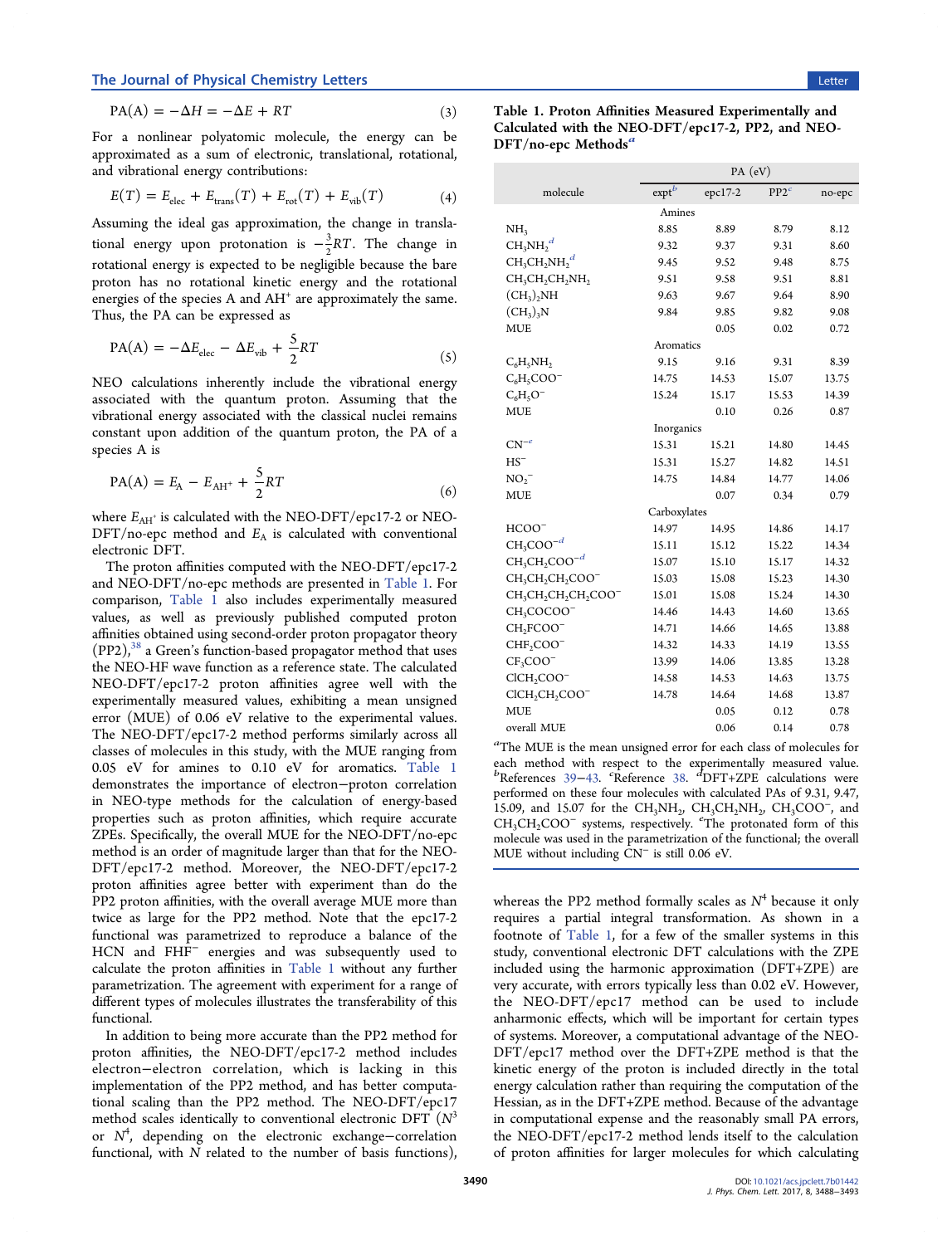the Hessian is a large computational expense. The avoidance of calculating the Hessian for ZPEs has similar advantages to a recent study<sup>[44](#page-5-0)</sup> that avoided calculation of the Hessian for computing vibrational frequencies by using finite differences of analytic gradients.

More importantly, the NEO-DFT/epc17 method includes the impact of the nuclear quantum effects of the quantum protons on geometry optimizations for the classical nuclei, as well as the associated minimum energy paths for chemical reactions. These effects are particularly important for hydrogen transfer and proton-coupled electron transfer reactions, where delocalization of the hydrogen nucleus may impact the hydrogen donor−acceptor distance, which plays a critical role in determining the rate constant, and non-Born−Oppenheimer effects between the electrons and the transferring hydrogen nucleus may be significant.<sup>[5](#page-4-0),[45](#page-5-0)</sup> Because the normal mode procedure for calculating the ZPE through a Hessian calculation is only justified at stationary points on the potential energy surface and treats the ZPE as an energy correction after a geometry optimization, the effects of ZPE and nuclear delocalization on geometry optimizations and reaction paths cannot be included using the standard DFT+ZPE method. Similarly, these effects on optimized geometries and reaction paths cannot easily be incorporated with the PP2 method.

To demonstrate the impact of nuclear quantum effects such as nuclear delocalization and ZPE on the geometry of the classical nuclei, we performed calculations with the NEO-DFT/ epc17-2 and no-epc methods on the FHF<sup>−</sup> molecule [\(Figure](#page-1-0) [1](#page-1-0)b) as a function of the F−F distance. The calculated energy curves are depicted in Figure 2, and the minimum energy



Figure 2. Plot of the energy versus the fluorine−fluorine distance for FHF<sup>−</sup>, as obtained with the FGH reference (solid black), NEO-DFT/ no-epc (dashed red), NEO-DFT/epc17-2 (dotted blue), and standard DFT (dashed−dotted green) methods. The minimum energy was adjusted to 0.0 hartree for each method.

geometry corresponds to the F−F distance at the minimum of each curve. The contributions from nuclear quantum effects on the geometry of the classical nuclei are expected to be larger for molecules with more anharmonicity, but Figure 2 demonstrates that the contribution can be seen even for linear, predominantly harmonic molecules such as FHF<sup>−</sup>. To provide a benchmark, Fourier grid Hamiltonian (FGH)<sup>[46](#page-5-0)</sup> calculations were performed with the hydrogen nucleus represented on a threedimensional grid for each F−F distance. The FGH calculations were performed with DFT/B3LYP and the def2-QZVPP electronic basis set with a three-dimensional grid of 32 grid points per dimension and a maximum grid spacing of 0.03125 Å. For an electronically adiabatic system such as FHF<sup>−</sup>, the FGH calculations are numerically exact for a given level of electronic structure theory, such that the FGH minimum

energy F−F distance is the benchmark for a calculation that includes the nuclear quantum effects of only the hydrogen. For comparison, Figure 2 also provides the results from a conventional electronic DFT calculation that treats the hydrogen nucleus as a classical point charge.

Figure 2 indicates that inclusion of the hydrogen nuclear quantum effects increases the equilibrium F−F distance by ∼0.02 Å for the FGH method, which is considered the benchmark, compared to the conventional electronic DFT method. This longer equilibrium distance is physically intuitive as the F−H bonds should contain a small degree of anharmonicity, although the effects of proton delocalization are difficult to predict intuitively because they include a complex balance of attractive and repulsive electrostatic interactions. The NEO-DFT/epc17-2 potential energy curve agrees well with the FGH curve, differing only slightly at smaller F−F distances, but is essentially identical at larger F−F distances and predicts the same equilibrium F−F distance to less than 0.01 Å. Again the inclusion of electron−proton correlation is demonstrated to be important as the NEO-DFT/ no-epc equilibrium F−F distance is ∼0.015 Å larger than the FGH and NEO-DFT/epc17-2 equilibrium distances. Note that the epc17-2 functional was parametrized to the energies of HCN and FHF<sup>−</sup> at the equilibrium geometries determined by conventional DFT and was subsequently used to generate the curves in Figure 2 without further parametrization, indicating that the form of this functional accurately describes relative energies of nonequilibrium as well as equilibrium geometries. Analytic gradients for this functional are straightforward to derive and are computationally tractable, analogous to such gradients for related electronic functionals. These analytical gradients will enable geometry optimizations of more complex molecules while including the nuclear quantum effects of select protons. Geometry optimizations of the classical and quantum nuclei with the NEO-DFT/epc17 method may also improve the quantitative accuracy of the proton affinities given in [Table](#page-2-0) [1](#page-2-0).

The calculations presented in this Letter illustrate that the NEO-DFT/epc17-2 method accurately describes the impact of proton delocalization and ZPE on energetic properties, such as proton affinities, as well as on optimized geometries. The NEO-DFT/epc17-2 method has the same scaling as conventional electronic DFT and therefore is applicable to a wide range of molecular systems. Moreover, many of the tools developed for electronic DFT, such as the inclusion of solvent effects with dielectric continuum theory, are directly applicable to NEO-DFT. The inclusion of solvent effects will allow the NEO-DFT/epc17-2 method to be used for the calculation of  $pK_a$ 's. In contrast to the standard method for inclusion of the ZPE as a correction to the energy by calculating the Hessian for optimized geometries, the NEO-DFT/epc17-2 method includes nuclear quantum effects associated with the protons during the geometry optimization for the classical nuclei. The simple example of the FHF<sup>−</sup> molecule illustrates the increase in the equilibrium F−F distance due to proton delocalization and ZPE effects. Geometry optimizations of larger molecules will require analytic gradients, which are in the process of being implemented for the NEO-DFT/epc17-2 method. The Hessians associated with the classical nuclei will also be implemented and will enable the inclusion of the ZPE associated with the classical nuclei via the standard normal mode analysis. Couplings between the classical and quantum mechanical vibrational modes can also be computed if needed.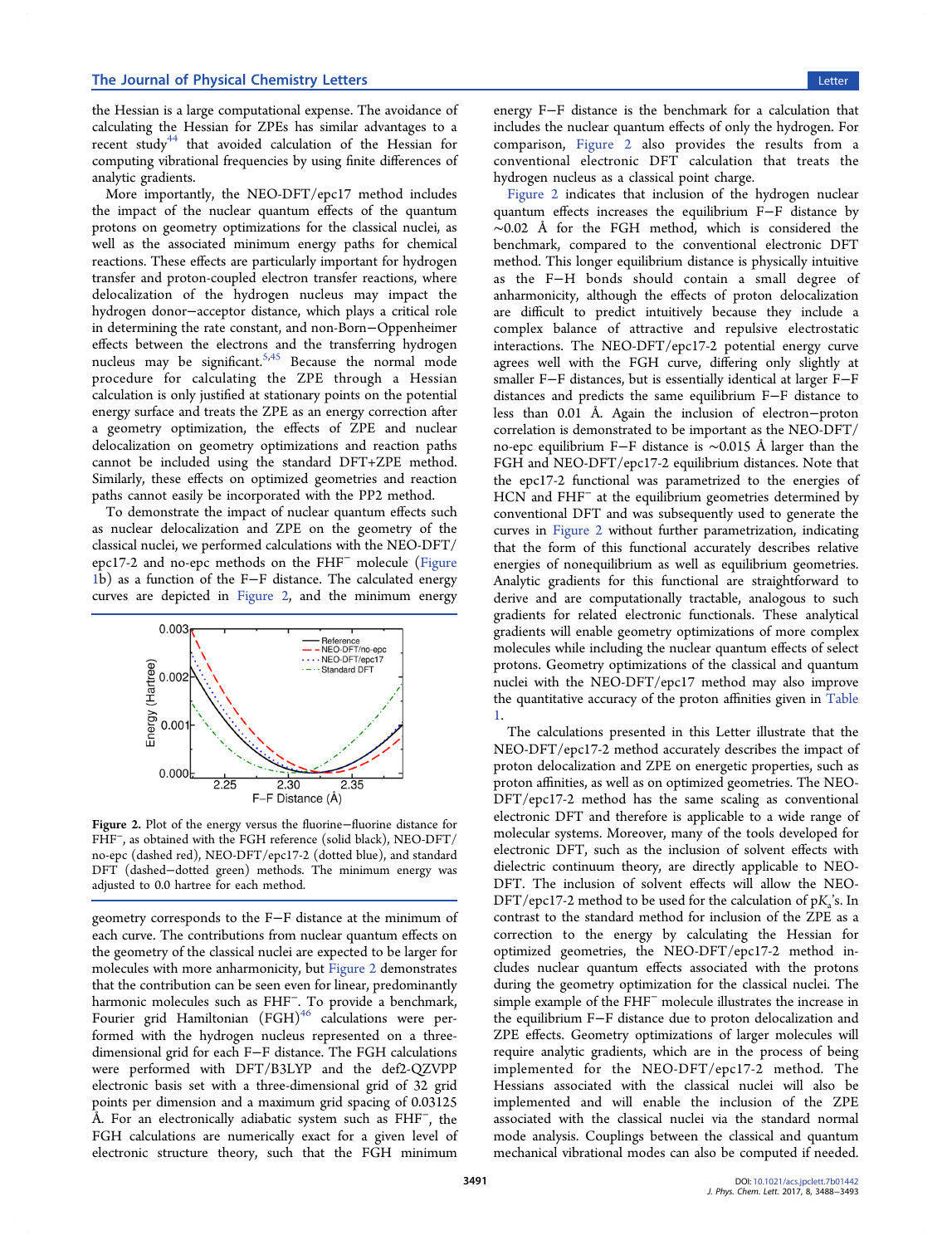### <span id="page-4-0"></span>The Journal of Physical Chemistry Letters Letters Letter Letter Letter Letter Letter Letter Letter Letter Letter

We emphasize that this Letter represents a proof of concept that multicomponent DFT with the epc17 class of electron− proton correlation functionals is able to predict accurate proton affinities and account for the impact of nuclear quantum effects on optimized geometries. Future functionals will include gradient corrections to enhance the quantitative accuracy and generality of this approach. Thus, this study is only the first step toward a new direction for incorporating nuclear quantum effects of key protons in a wide range of DFT calculations.

# ■ AUTHOR INFORMATION

# Corresponding Author

\*E-mail: [shs3@illinois.edu](mailto:shs3@illinois.edu).

# ORCID<sup>®</sup>

Sharon Hammes-Schiffer: [0000-0002-3782-6995](http://orcid.org/0000-0002-3782-6995)

#### **Notes**

The authors declare no competing financial interest.

# ■ ACKNOWLEDGMENTS

This material is based upon work supported by the National Science Foundation Grant No. CHE-1361293 and by the Center for Chemical Innovation of the National Science Foundation (Solar Fuels, Grant No. CHE-1305124).

## ■ REFERENCES

(1) Craig, I. R.; Manolopoulos, D. E. A Refined Ring Polymer Molecular Dynamics Theory of Chemical Reaction Rates. J. Chem. Phys. 2005, 123, 034102.

(2) Morrone, J. A.; Car, R. Nuclear Quantum Effects in Water. Phys. Rev. Lett. 2008, 101, 017801.

(3) Ceriotti, M.; Bussi, G.; Parrinello, M. Nuclear Quantum Effects in Solids Using a Colored-Noise Thermostat. Phys. Rev. Lett. 2009, 103, 030603.

(4) Yarkony, D. R. Nonadiabatic Quantum Chemistry: Past, Present, and Future. Chem. Rev. 2012, 112, 481−498.

(5) Hammes-Schiffer, S. Proton-Coupled Electron Transfer: Moving Together and Charging Forward. J. Am. Chem. Soc. 2015, 137, 8860− 8871.

(6) Ceriotti, M.; Fang, W.; Kusalik, P. G.; McKenzie, R. H.; Michaelides, A.; Morales, M. A.; Markland, T. E. Nuclear Quantum Effects in Water and Aqueous Systems: Experiment, Theory, and Current Challenges. Chem. Rev. 2016, 116, 7529−7550.

(7) Grev, R. S.; Janssen, C. L.; Schaefer, H. F., III Concerning Zero-Point Vibrational Energy Corrections to Electronic Energies. J. Chem. Phys. 1991, 95, 5128−5132.

(8) Pople, J. A.; Scott, A. P.; Wong, M. W.; Radom, L. Scaling Factors for Obtaining Fundamental Vibrational Frequencies and Zero-Point Energies from HF/6-31G\* and MP2/6-31G\* Harmonic Frequencies. Isr. J. Chem. 1993, 33, 345−350.

(9) Bowman, J. M. The Self-Consistent-Field Approach to Polyatomic Vibrations. Acc. Chem. Res. 1986, 19, 202−208.

(10) Chaban, G. M.; Jung, J. O.; Gerber, R. B. Ab Initio Calculation of Anharmonic Vibrational States of Polyatomic Systems: Electronic Structure Combined with Vibrational Self-Consistent Field. J. Chem. Phys. 1999, 111, 1823−1829.

(11) Carter, S.; Culik, S. J.; Bowman, J. M. Vibrational Self-Consistent Field Method for Many-Mode Systems: A New Approach and Application to the Vibrations of Co Adsorbed on Cu (100). J. Chem. Phys. 1997, 107, 10458−10469.

(12) Webb, S. P.; Iordanov, T.; Hammes-Schiffer, S. Multiconfigurational Nuclear-Electronic Orbital Approach: Incorporation of Nuclear

Quantum Effects in Electronic Structure Calculations. J. Chem. Phys. 2002, 117, 4106−4118.

(13) Tachikawa, M.; Mori, K.; Nakai, H.; Iguchi, K. An Extension of Ab Initio Molecular Orbital Theory to Nuclear Motion. Chem. Phys. Lett. 1998, 290, 437−442.

(14) Nakai, H. Simultaneous Determination of Nuclear and Electronic Wave Functions without Born−Oppenheimer Approximation: Ab Initio NO+MO/HF Theory. Int. J. Quantum Chem. 2002, 86, 511−517.

(15) Swalina, C.; Pak, M. V.; Chakraborty, A.; Hammes-Schiffer, S. Explicit Dynamical Electron− Proton Correlation in the Nuclear− Electronic Orbital Framework. J. Phys. Chem. A 2006, 110, 9983− 9987.

(16) Chakraborty, A.; Pak, M. V.; Hammes-Schiffer, S. Inclusion of Explicit Electron-Proton Correlation in the Nuclear-Electronic Orbital Approach Using Gaussian-Type Geminal Functions. J. Chem. Phys. 2008, 129, 014101.

(17) Sirjoosingh, A.; Pak, M. V.; Brorsen, K. R.; Hammes-Schiffer, S. Quantum Treatment of Protons with the Reduced Explicitly Correlated Hartree-Fock Approach. J. Chem. Phys. 2015, 142, 214107. (18) Brorsen, K. R.; Sirjoosingh, A.; Pak, M. V.; Hammes-Schiffer, S. Nuclear-Electronic Orbital Reduced Explicitly Correlated Hartree-

Fock Approach: Restricted Basis Sets and Open-Shell Systems. J. Chem. Phys. 2015, 142, 214108.

(19) Capitani, J. F.; Nalewajski, R. F.; Parr, R. G. Non-Born− Oppenheimer Density Functional Theory of Molecular Systems. J. Chem. Phys. 1982, 76, 568−573.

(20) Shigeta, Y.; Takahashi, H.; Yamanaka, S.; Mitani, M.; Nagao, H.; Yamaguchi, K. Density Functional Theory without the Born− Oppenheimer Approximation and Its Application. Int. J. Quantum Chem. 1998, 70, 659−669.

(21) Kreibich, T.; Gross, E. Multicomponent Density-Functional Theory for Electrons and Nuclei. Phys. Rev. Lett. 2001, 86, 2984.

(22) Chakraborty, A.; Pak, M. V.; Hammes-Schiffer, S. Development of Electron-Proton Density Functionals for Multicomponent Density Functional Theory. Phys. Rev. Lett. 2008, 101, 153001.

(23) Chakraborty, A.; Pak, M. V.; Hammes-Schiffer, S. Properties of the Exact Universal Functional in Multicomponent Density Functional Theory. J. Chem. Phys. 2009, 131, 124115.

(24) Sirjoosingh, A.; Pak, M. V.; Hammes-Schiffer, S. Derivation of an Electron−Proton Correlation Functional for Multicomponent Density Functional Theory within the Nuclear−Electronic Orbital Approach. J. Chem. Theory Comput. 2011, 7, 2689−2693.

(25) Sirjoosingh, A.; Pak, M. V.; Hammes-Schiffer, S. Multicomponent Density Functional Theory Study of the Interplay between Electron-Electron and Electron-Proton Correlation. J. Chem. Phys. 2012, 136, 174114.

(26) Culpitt, T.; Brorsen, K. R.; Pak, M. V.; Hammes-Schiffer, S. Multicomponent Density Functional Theory Embedding Formulation. J. Chem. Phys. 2016, 145, 044106.

(27) Yang, Y.; Brorsen, K. R.; Culpitt, T.; Pak, M. V.; Hammes-Schiffer, S. Development of a Practical Multicomponent Density Functional for Electron-Proton Correlation to Produce Accurate Proton Densities. 2017, arXiv:1706.01836. arXiv.org ePrint archive. <https://arxiv.org/abs/1706.01836> (accessed July 7, 2017).

(28) Colle, R.; Salvetti, O. Approximate Calculation of the Correlation Energy for the Closed Shells. Theoretical Chemistry Accounts: Theory, Computation, and Modeling (Theoretica Chimica Acta) 1975, 37, 329−334.

(29) Imamura, Y.; Kiryu, H.; Nakai, H. Colle-Salvetti-Type Correction for Electron−Nucleus Correlation in the Nuclear Orbital Plus Molecular Orbital Theory. J. Comput. Chem. 2008, 29, 735−740.

(30) Udagawa, T.; Tsuneda, T.; Tachikawa, M. Electron-Nucleus Correlation Functional for Multicomponent Density-Functional Theory. Phys. Rev. A: At., Mol., Opt. Phys. 2014, 89, 052519.

(31) Romero, J.; Posada, E.; Flores-Moreno, R.; Reyes, A. A Generalized Any Particle Propagator Theory: Assessment of Nuclear Quantum Effects on Electron Propagator Calculations. J. Chem. Phys. 2012, 137, 074105.